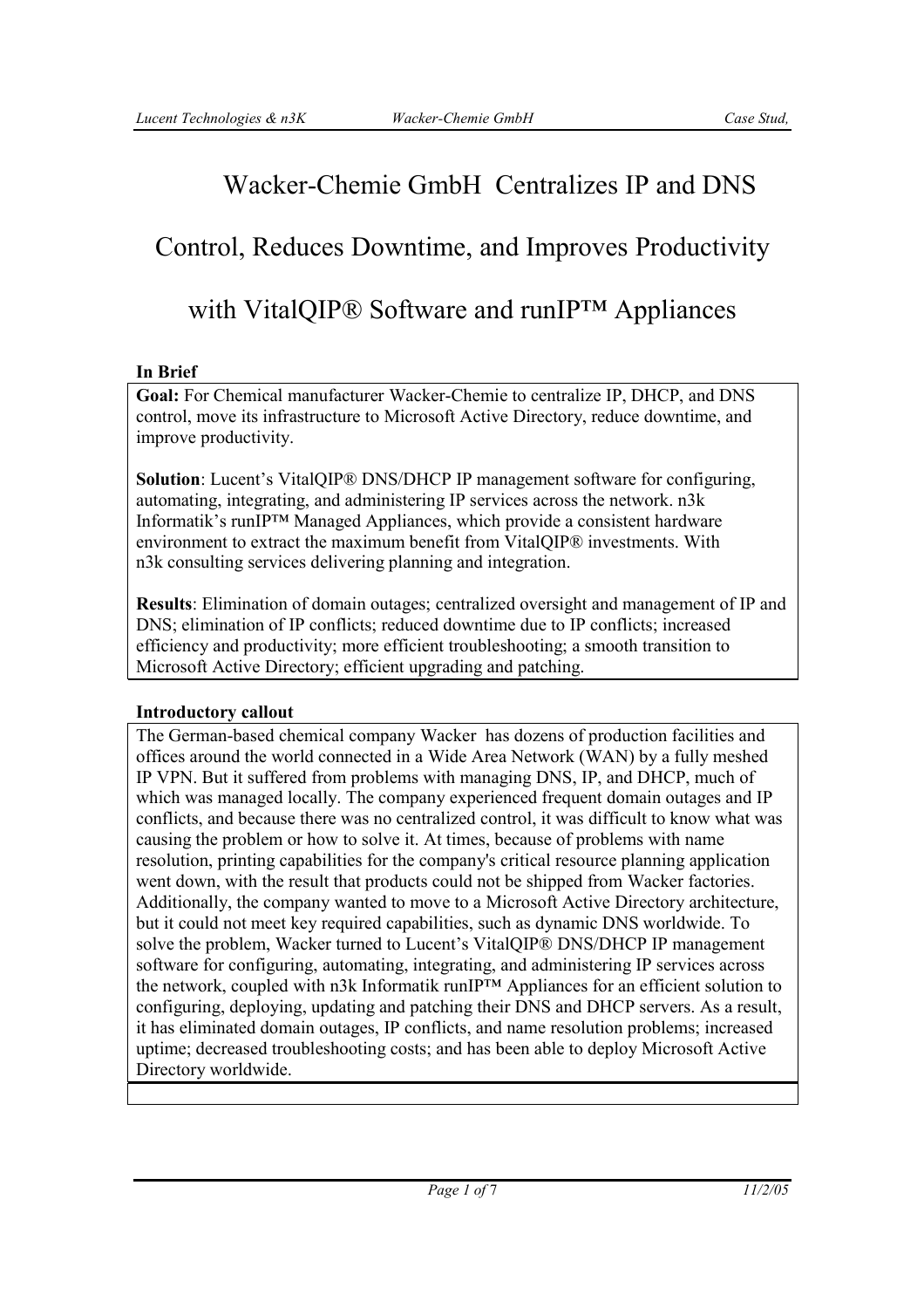| Objective                                                                        | <b>Benefits Achieved</b>                                                                                                                                                                                                                                                                                                         |
|----------------------------------------------------------------------------------|----------------------------------------------------------------------------------------------------------------------------------------------------------------------------------------------------------------------------------------------------------------------------------------------------------------------------------|
| Reduce downtime and outages                                                      | Since installing VitalQIP®, DNS and IP outages have<br>been reduced.                                                                                                                                                                                                                                                             |
| Ensure that factory control<br>systems dependent on DNS<br>remain up and running | VitalQIP® has already reduced DNS problems related to<br>factory control systems, ensuring that the factories can<br>continue production without any outages. Once the<br>VitalQIP® rollout has been completed the system will be<br>much more reliable due to the redundancy achieved and<br>the new software being used.       |
| Move Wacker infrastructure to<br>Microsoft Active Directory                      | DNS and IP management capabilities of VitalQIP® have<br>allowed Wacker to easily move to Microsoft Active<br>Directory.                                                                                                                                                                                                          |
| Cut troubleshooting time and<br>costs                                            | Centralized management using VitalQIP® has reduced<br>the time, cost and staff it takes to troubleshoot DNS &<br>DHCP problems. Support-related travel to smaller sites<br>has been dramatically reduced with the introduction of<br>the runIP <sup>TM</sup> appliances that can be easily installed $\&$<br>supported remotely. |
| Build an infrastructure for the<br>future                                        | Because DNS, DHCP, and IP are stable and centrally<br>managed, Wacker has a platform on which it can build<br>new projects, including data mining, Wi-Fi networking,<br>and unifying legacy with newer platforms.                                                                                                                |
| Lower total cost of ownership<br>with appliance remote servers.                  | The total cost of ownership with remote appliance based<br>DNS and DHCP servers is lower compared to servers<br>that were operated manually because hardware costs are<br>less, initial setup is better, and ongoing resource needs<br>are less.                                                                                 |
|                                                                                  |                                                                                                                                                                                                                                                                                                                                  |

### **Benefits**

## **About Wacker-Chemie GmbH**

Wacker-Chemie GmbH is a globally operating chemical company headquartered in Munich, Germany. Its portfolio focuses on semiconductor technology, silicone chemistry, polymers and fine chemicals, as well as on polysilicon.

The Wacker Group posted sales of around EUR 2.5 billion in 2004. Germany accounted for 23 percent of these sales, Europe (excluding Germany) for 33 percent, and the Americas and Asia Pacific (plus the rest of the world) for 22 percent each. Wacker employs roughly 14,700 people spread over 20 production sites in Europe, the Americas and Asia, and in excess of 100 sales offices around the globe. Founded in 1914 by Dr. Alexander Wacker, the Wacker Group is 100 percent controlled by the Wacker family.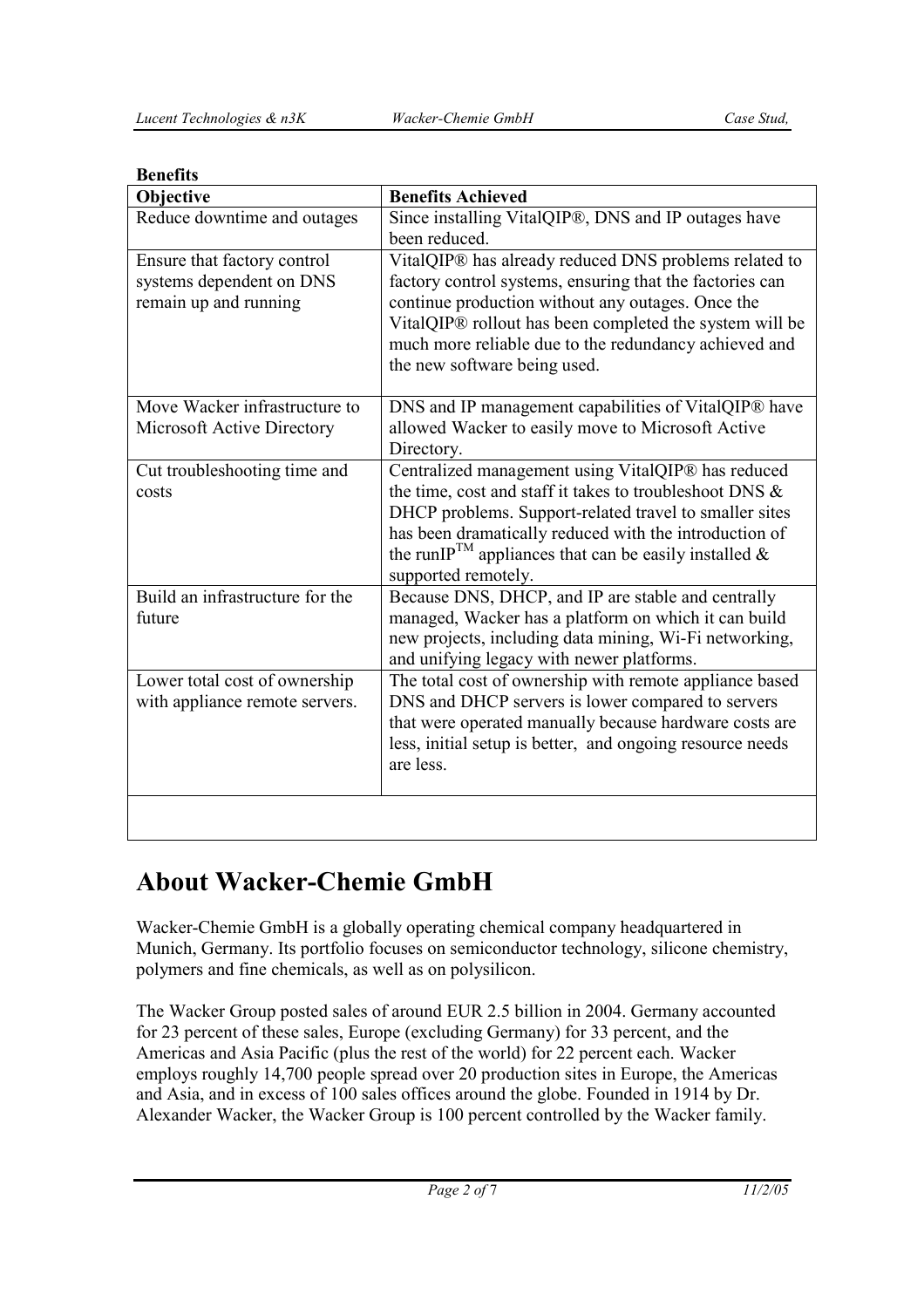# **The Challenge: Centralize IP and DNS Management and Reduce Downtime without Increasing Costs**

Wacker had dozens of production facilities and offices around the world connected in a Wide Area Network by a fully meshed IP VPN. But the company had no central means of managing IP, DNS, and DHCP on the network. Some departments and locations were managing IP manually using spreadsheets, and others were using Access databases. In addition, some individual departments and locations were running their own DNS and DHCP servers.

This led to a variety of problems, including IP address conflicts, device downtime, delays in production and delivery, and high troubleshooting costs. One serious problem related to the company's SAP enterprise requirements planning (ERP) system. Before products can be shipped from and to manufacturing plants, documents have to be printed at the plants to detail exactly what was being shipped, and to where it was being shipped. DNS problems sometimes caused problems with the SAP system, and the documents could not be printed. When this occurred, trucks were backed up at manufacturing plants, waiting to ship goods — they could not leave the plant until the documents were printed. The trucks had to wait until the DNS problems were solved, and SAP printing could proceed.

"We needed some way to find a solution to the IP conflicts and DNS problems we were having. Wacker was looking for a centralized solution to the problems." — Dr. Irina Weissenborn, Project Leader in Wacker's IT and Networking department

Wacker had another problem as well. It was becoming increasingly expensive and difficult to support an old DNS/DHCP infrastructure. There was also resource constraints deploying new servers and updating software in remote locations.

Wacker decided to move to Microsoft Active Directory. But its existing DHCP and DNS system could not meet the prerequisites required for deploying Active Directory — for example, handling dynamic DNS worldwide, accepting new DNS nomenclature and syntax, and managing multimaster domains.

# **Driving the Need for a New Solution**

Wacker needed to find a way to manage IP, DNS, and DHCP that would do the following:

• **Resolve IP conflicts and DNS problems and increase uptime**. Domain outages, IP conflicts, and related troubles were causing problems throughout Wacker, leading to downtime and issues with shipping products from manufacturing plants. Wacker wanted to resolve those issues, and to make sure that similar problems would never cause a glitch in the manufacturing process.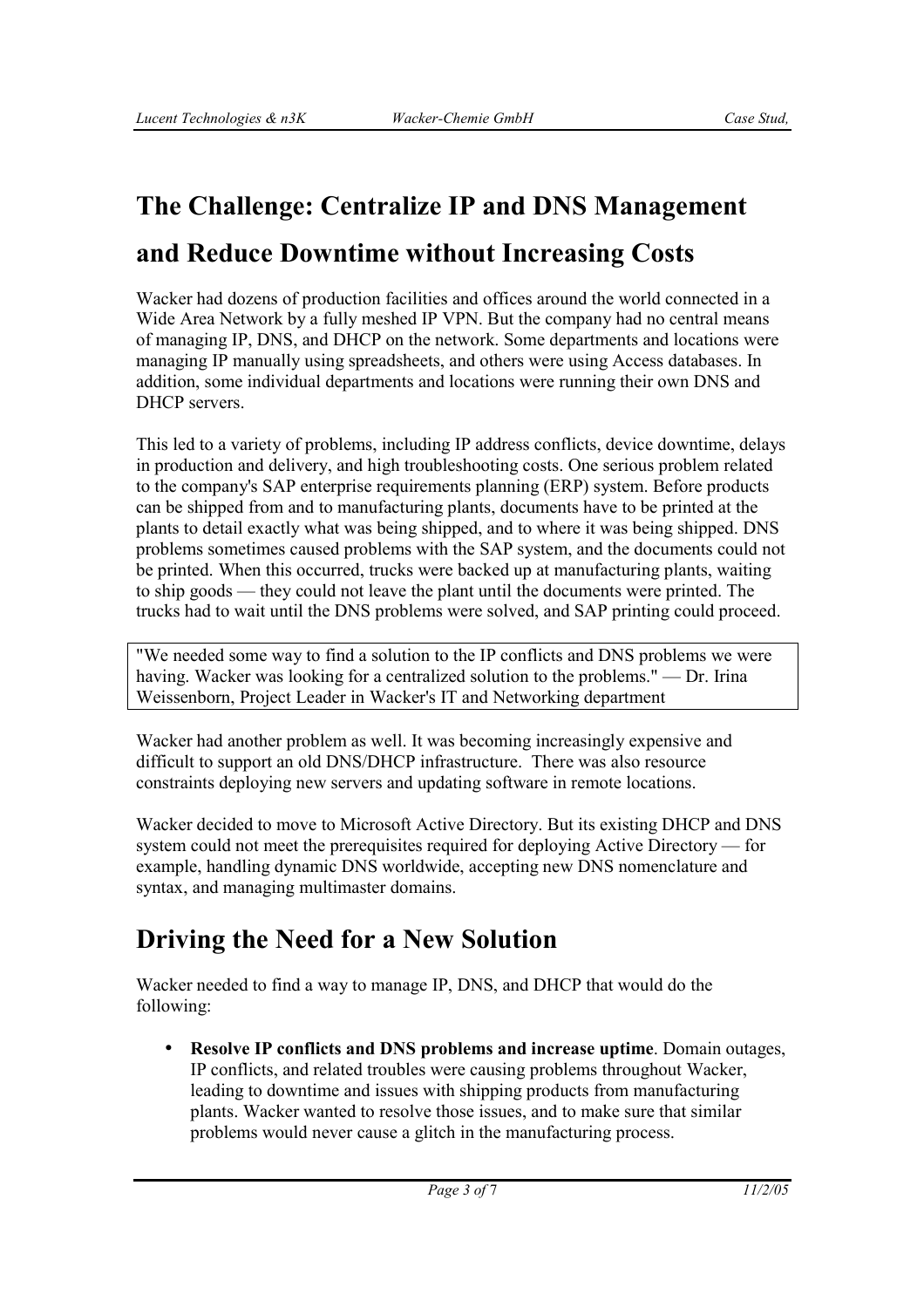- **Provide a balance between central and local control.** Because Wacker has so many offices and divisions spread out across the world, it needed to allow for a certain amount of local control over IP objects and DNS. But for maximum efficiency, it needed centralized control of company-wide guidelines and standards related to IP and DNS.
- **Provide more efficient troubleshooting.** Because there was no central control over IP, DHCP, and DNS, it was extremely difficult for Wacker to resolve problems with those resources. Often, the problem could not be resolved locally, and so the central IT department was called in to solve it. But because the central IT department had no control over the resources, it was difficult, costly, and timeconsuming to resolve the problems.
- **Handle IP, DNS and DHCP for Active Directory.** Wacker was moving to Active Directory company-wide, and needed a solution that would integrate with Active Directory, and also offer a variety of features required for Active Directory to function properly, such as handling multimaster domains.
- **Provide an efficient appliance-based solution to configuring, deploying**, updating and patching remote DNS and DHCP servers. The consistent software and appliance-based approach reduced resource cost by making initial builds more consistent and patch installations significantly easier.
- **Hardware deployments, initial build and overall costs** were less with appliance-based DNS and DHCP configuration. Remote site installations were much more cost-efficient.

# **Wacker Chooses VitalQIP® Network Management**

## **Software and the runIP™ Appliance**

Wacker looked at a variety of solutions to the problem. It assembled an internal team of networking experts, who created a scorecard as a tool to determine which solution would be best. Twenty one different criteria were used for the scorecard. Additionally, Wacker interviewed customers already using the various systems, to see how well the systems worked in real-life situations.

VitalQIP® came out on top of the scorecard. And when Wacker interviewed people from companies using VitalQIP®, they reported that VitalQIP® had improved availability, that n3k and Lucent provided excellent support, that rollout and migration went smoothly, and that it performed well in terms of interoperability, especially with Microsoft Active Directory. As a result, Wacker chose VitalQIP®.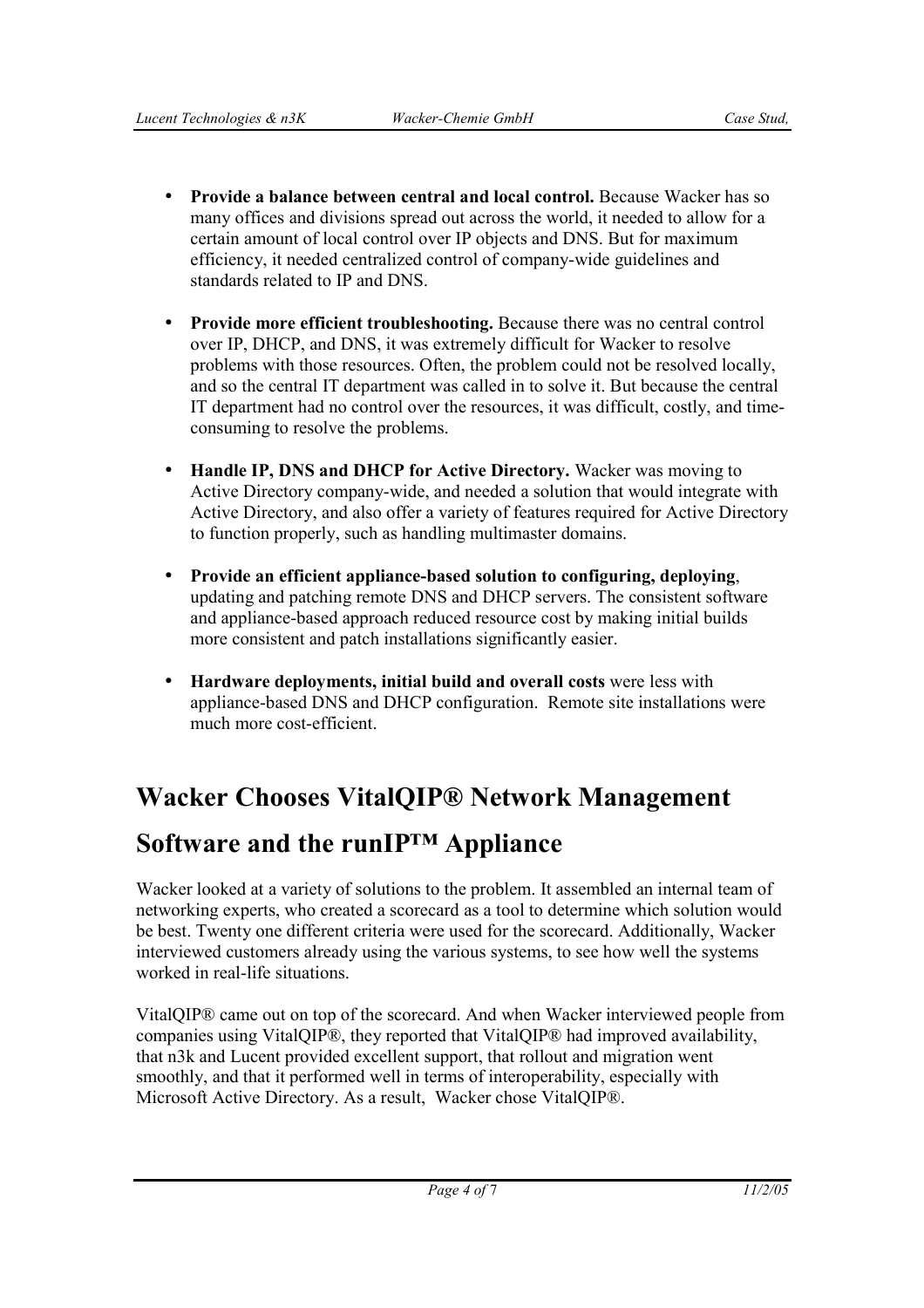"VitalQIP® came out on top of our scorecard that rated the different solutions. And when I did a survey, I could not find any other system that compared with its management features." — Dr. IrinaWeissenborn, Project Leader in Wacker's IT and Networking department

For installation and support, Wacker turned to n3k, a premier Lucent reseller for enterprise network management software. n3k worked closely with Wacker to deploy the complete solution which has significantly increased Wacker's ability to reliably deliver high availability, high performance IP network services. n3k analysed, consulted, deployed, trained, and maintained VitalQIP, the associated add-on modules and the runIP appliances, in one comprehensive delivery process.

Wacker purchased runIP™ Managed Appliances, to maximize the efficiency of, and extract the maximum benefit from, their VitalQIP® investment by addressing the need for an efficient, consistent solution to configuring, deploying, updating and patching the DNS and DHCP servers. In addition to reducing the cost of ownership for the remote servers the appliances have enhanced overall reliability and performance.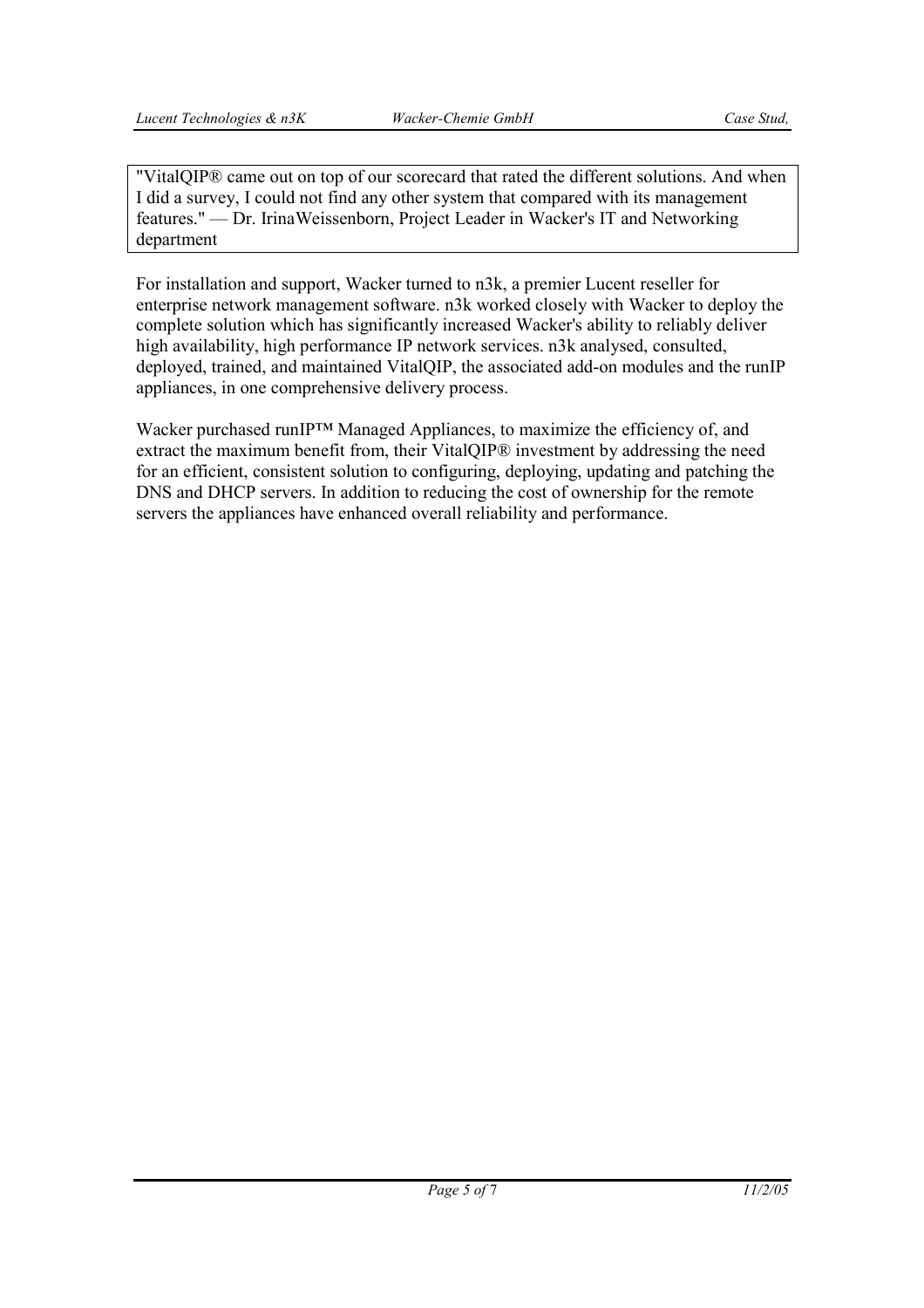# **The Bottom Line for Wacker**

VitalQIP® and runIP™ delivered on its promises to Wacker. It eliminated IP conflicts, DHCP issues, and DNS problems so that there are no longer issues with domain resolution. Wacker is using the combined solution to manage 32,000 IP addresses over several continents.

Downtime has been reduced. When migration is completed, there won`t be any problems with SAP printing, and trucks no longer won`t backed up at the factory. Wacker also knows that its factories will not face any downtime due to name resolution problems.

Troubleshooting time and expense has been significantly cut as well. The central IT department can now quickly remotely assess and fix IP problems at remote locations.

A number of small DHCP servers have been eliminated, and are now administered centrally, and as a result there are fewer DHCP outages. Centralized administration of IP, DNS, and DHCP has also led to cost savings for administration and auditing.

## **Wacker Looks to the Future**

Because of the ability of VitalQIP® and runIP™ to manage IP, dynamic DNS and DHCP, Wacker can build an infrastructure capable of taking advantage of new networking advances and new applications. It is examining the possibility of deploying Wi-Fi networks, performing data mining, and is studying what it needs to do to take advantage of IPv6.

Market Leading Enterprise Software — Backed by World-Class Service and Support

VitalQIP® DNS/DHCP IP Address Management Software is a key component of the Lucent Technologies Network Management Software portfolio. Only Lucent offers multi-vendor, multi-technology, multi-service software solutions developed on extensible, programmable platforms, open APIs and advanced system architectures. These carrier-grade solutions provide the reliability, scalability and flexibility to deliver advanced services across current and next generation networks — while improving efficiencies, significantly reducing operating expenses and delivering the Quality of Service that today's enterprise users demand.

Integrated with VitalQIP, the runIP™ Managed Appliance from n3k eliminates the manual effort normally needed to achieve the tasks and the overhead frequently encountered in coordinating disparate groups such as configuration management, change control, server and security management. runIP brings the same high levels of efficiency to managing the VitalQIP remote servers and server software as VitalQIP brings to